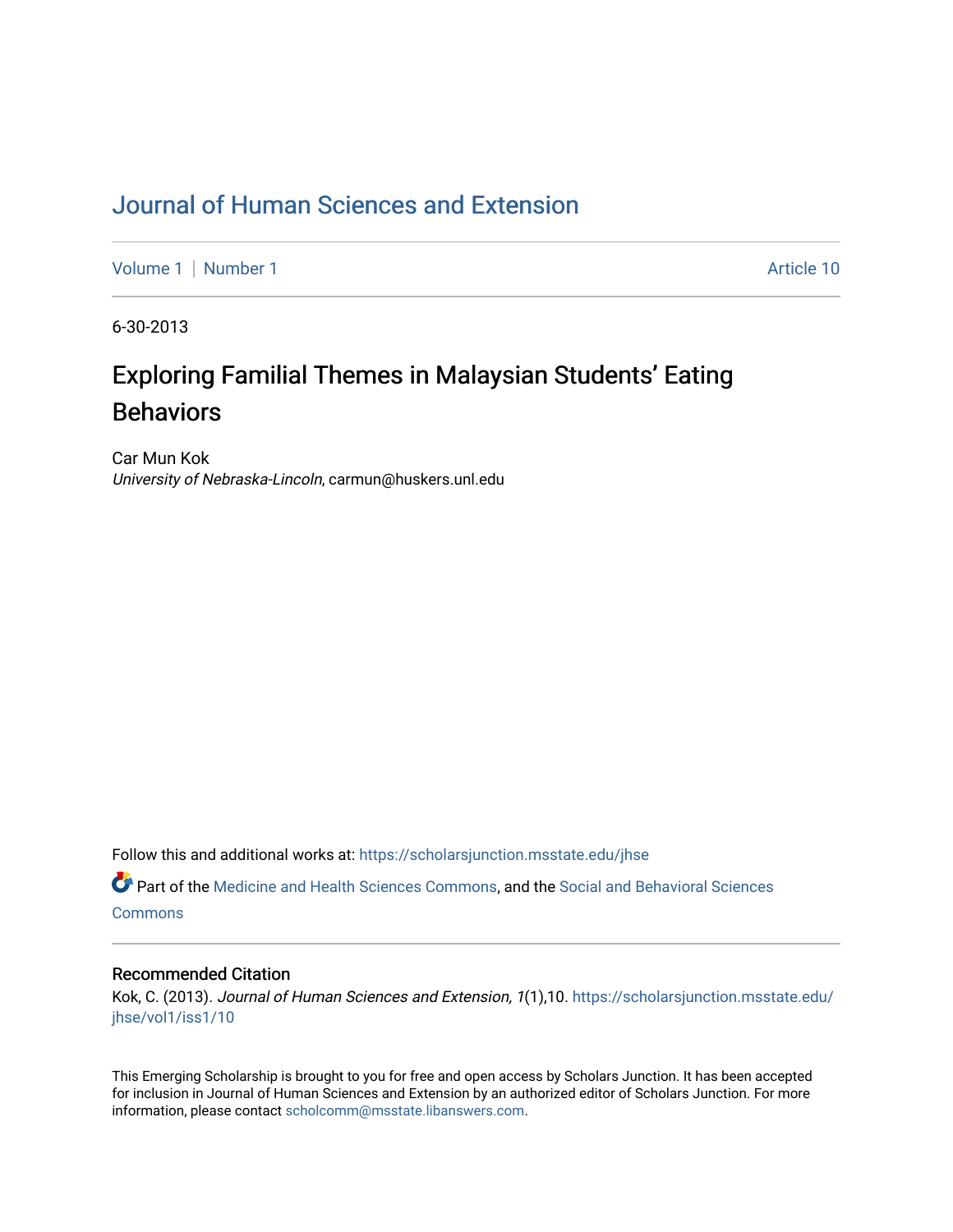## **Exploring Familial Themes in Malaysian Students' Eating Behaviors**

## **Car Mun Kok**

*University of Nebraska-Lincoln*

*Food-related attitudes and habits are integral to overall well-being, especially among international college students who often practice poor eating habits and experience high levels of stress from factors like school and sociocultural adjustment. Utilizing in-depth interviews, this study explored how family experiences impact food-related habits, attitudes, and beliefs of Malaysian college students in the U.S. Findings indicate that early experiences with family substantially impact current habits that persist even after coming to the U.S. and that dietary choices and habits are heavily embedded in cultural background and family history. Family influenced current habits through multiple means, including modeling, direct teaching, and indirectly through various family activities. Even though there were some persistent and lasting eating habits and behaviors, students also experienced some dietary changes and conflicting dietary practices after coming to the U.S. These findings are important for universities to consider so that appropriate steps can be taken to ensure the health and wellbeing of Malaysian and other international students in the U.S.* 

*Keywords:* Malaysians, international students, food, family, culture, health, nutrition

For many students, the college years can be a time of high-stress and multiple adjustments. It is a time when many young individuals must learn to live on their own, as well as cope with the rigors of their academics and other activities. These challenges are often reflected in the food choices and eating behaviors of college students who report practicing poor eating habits and experiencing high amounts of stress (Jackson, Berry, & Kennedy, 2009). This combination of high stress and poor and inadequate diet can have many negative consequences for overall wellbeing and development (Jackson et al., 2009). Thus, examining factors that promote health and well-being, especially in the realm of dietary choices and behaviors in this population, is important.

## **International Students**

Currently, there are over 723,000 foreign students in the U.S. (Open Doors Institute of International Education, 2011). The stresses of college life and its impact on health and diet can

Direct correspondence to Car Mun Kok at carmun@huskers.unl.edu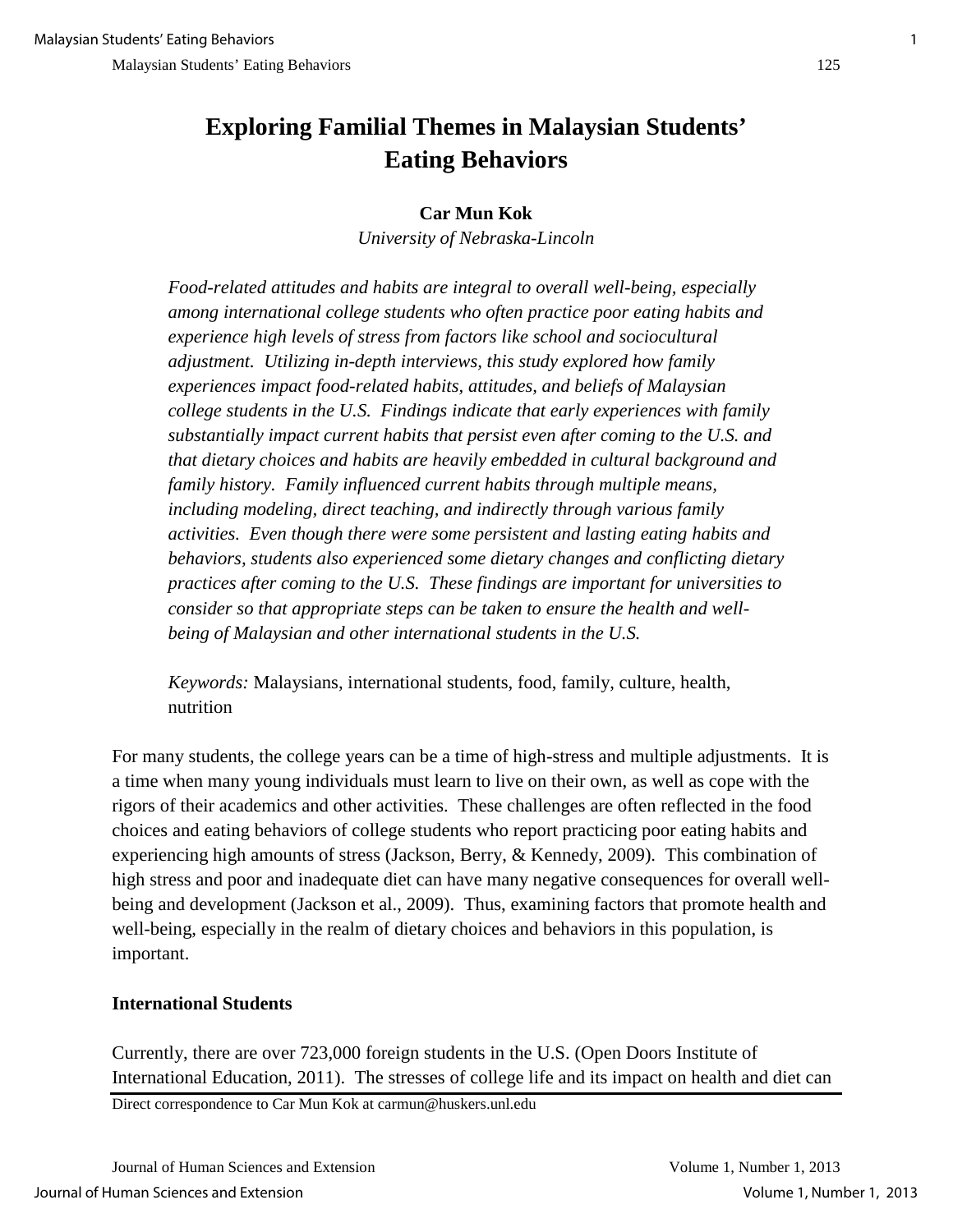be particularly heightened for those international students who have the additional challenge of adjusting to a new country and way of life. International students have numerous added stressors in their adjustment, for instance, language barriers, lack of social ties, and poor access to mental health facilities (Mori, 2000; Poyrazli, Kavanaugh, Baker, & Al-Timini, 2004). These challenges also include adapting to new food and learning nutritional information about such food (Perez-Cueto, Verbeke, Lachat, & Winter, 2009), and possibly the responsibility to purchase and prepare their own meals for the first time if they live off campus. Pan, Dixon, Himburg, and Huffman (1999) found that after staying in the U.S., Asian international students consumed less breakfast than when they were in their home countries, consumed large amounts of salty and sweet snacks, ate more fast food, consumed more fats and dairy products, and consumed less vegetables and meat. Brown, Edwards, and Hartwell (2010) conducted a study in England to explore the meanings international students attach to food and found that students thought the local food was fattening and unhealthy, and they sought comfort in home country food. Nonetheless, the health needs and dietary experiences of international students have been relatively unexamined and merit further attention. This study explores the experiences of Malaysian college students in the U.S., their dietary behaviors and choices, as well as their perceptions regarding the role of their families in their current food-related behaviors.

#### **The Role of Family in the Formation of Eating Behaviors**

Not surprisingly, research suggests that family and early experiences can have substantial influence on individuals' food-related attitudes and behaviors. One way by which this influence happens is through parental modeling (Dube & Stanton, 2010; Marshall, Golley, & Hendrie, 2011). Through mechanisms like observational learning and facilitating/inhibiting occurrences, parental modeling has a significant influence on children's dietary behaviors and weight status (Marshall et al., 2011). Parental intake of fruit, vegetables, and dairy products was positively associated with children and adolescents' consumption of such foods (Larson & Story, 2010). Campbell, Crawford, and Ball (2006) also found a positive association between parental modeling of eating and vegetable intake of preschoolers and that parents served as direct role models for children's vegetable consumption.

Families also serve as a venue through which behaviors are formed, particularly as youth participate in the food-related activity within the family. Gross, Pollock, and Braun (2010) found that fourth- and fifth-graders who reported a greater role and engagement in grocery shopping with their families consumed more fruits and vegetables compared with their peers who did not have such engagement. Students who had parental support and encouragement in fruit and vegetable consumption also consumed more fruits and vegetables compared to their peers who did not have such parental support. Accessibility and participation in fruit- and vegetable-related activities also increased fourth- and fifth-graders' consumption of such foods. Studies have also been conducted on the influence of family mealtimes, and the majority of the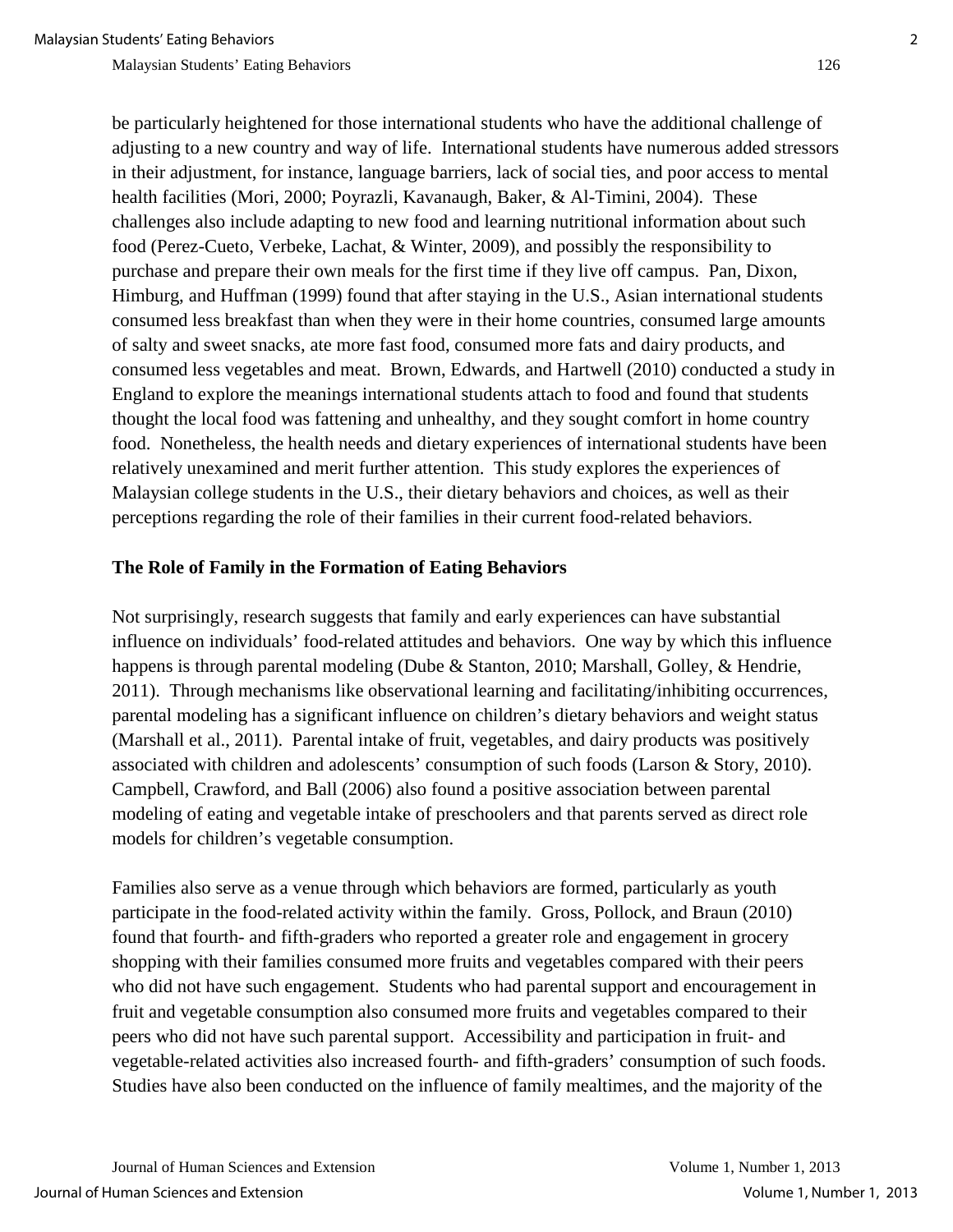research showed positive influences of family mealtimes on children's and adolescents' healthy eating behaviors and healthier food consumption patterns, like consuming more fruits and vegetables and having breakfast regularly (Andaya, Arredondo, Alcaraz, Lindsay, & Elder, 2011; Berge et al., 2012; Burgess-Champoux, Larson, Neumark-Sztainer, Hannan, & Story, 2009; Fruh, Fulkerson, Kendrick, & Clanton, 2011).

Families can also serve as an important source of information about food through direct teaching. Health professionals have noted that it was important for parents to talk to their children about the nutritional value of food in order to promote healthy food-related behaviors (Marshall et al., 2011). Through the possession of nutritional knowledge from parents, individuals can then adopt and establish healthy dietary behaviors (Worsley, 2002). Parents can directly talk to their children about nutrition and other vital information about food. In a study on college students' dietary habits and beliefs, Davy, Benes, and Driskell (2006) found that female college students obtained most of their nutritional knowledge from family members. Family members were the second most important source of nutritional knowledge for male college students, after nutritionrelated classes (Davy et al., 2006). Another study on student reception and believability of health-related information also showed that college students found parents as one of the believable sources of health-related information (Kwan, Arbour-Nicitopoulos, Lowe, Taman, & Faulkner, 2010).

Finally, parenting behaviors, parenting style, and parent-child relationship quality appear to have some impact on youth's dietary choices and behaviors. Positive family environments and healthy parent-child relationships appear to be related to more positive food behaviors. Franko, Thompson, Bauserman, Affenito, and Striegel-Moore (2008) found that girls who reported greater family cohesion consumed breakfast more frequently; consumed less soda; and had higher milk, fruit, and vegetable consumption. It is unclear why, but having close bonds to family might increase the likelihood that children and adolescents accept parental advice on healthy eating. In contrast, highly controlling parenting styles appear to undermine the development of self-regulation and are linked to lowered ability in youth to control their eating and to make healthy dietary choices (Branen & Fletcher, 1999; Francis & Birch, 2005). Lorentzen, Dyeremose, and Larsen (2011) also found that adolescents who successfully lost weight and adopted healthier dietary behaviors had parents who were supportive and accepting. This was compared to adolescents who had parents who were controlling or indulgent, and who failed to make healthy dietary changes and achieve their weight loss goals (Lorentzen et al., 2011).

Thus, there is growing evidence to suggest links between family experiences and food-related behaviors. However, most studies are conducted with children and adolescents. There are limited studies conducted with college students and even more limited studies on international college students who are likely to be further away from home and facing sociocultural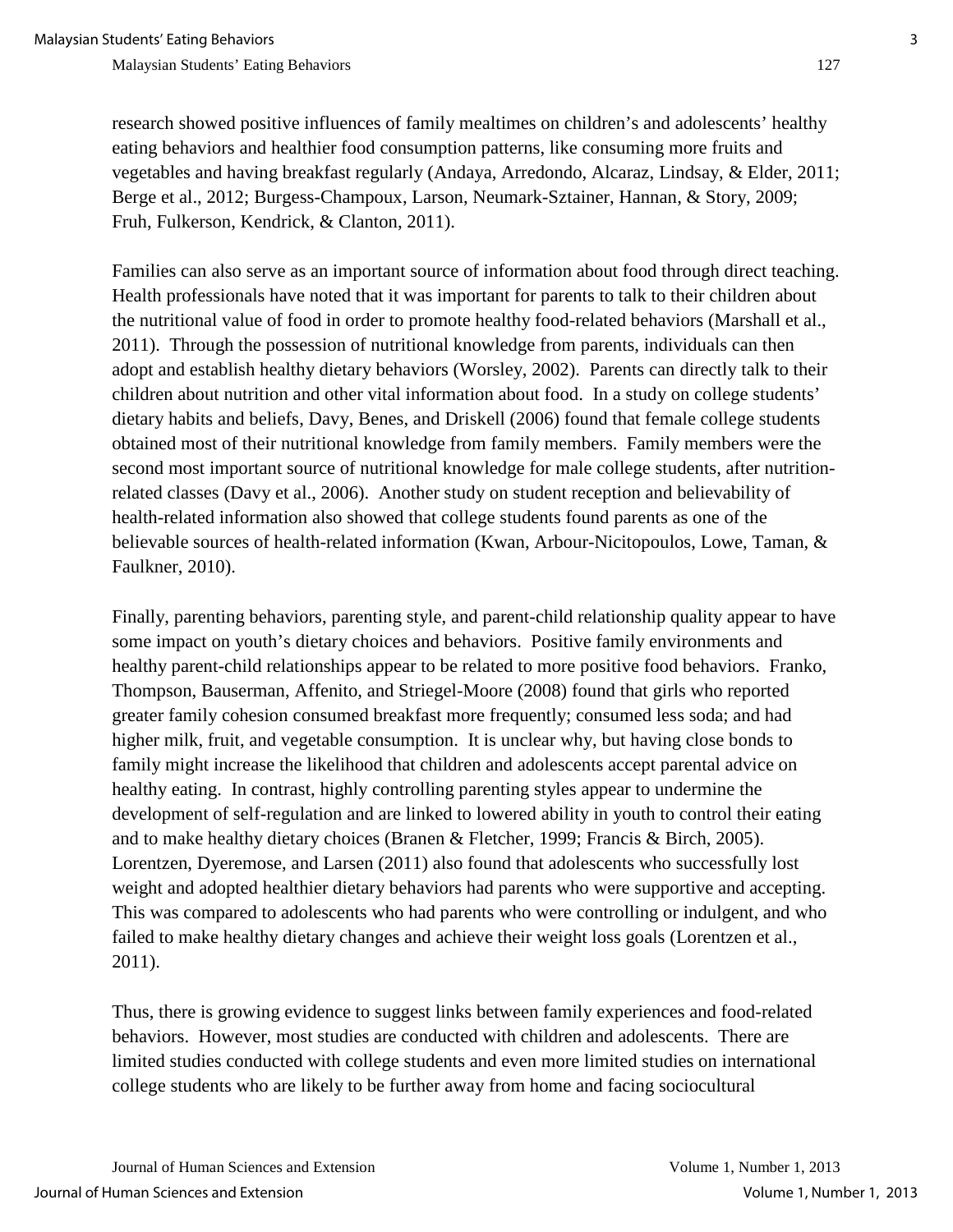adjustments. Most data in the existing studies are also collected from the parents' perspective and not from the children's or students' perspective. Most studies in the field of family and eating behaviors were also focused on families of individuals with disordered eating behaviors. The role of family in normative and ethnic populations is less understood. This study is intended to help fill that gap.

## **Malaysian Culture and the Role of Family**

Generally, research suggests that Southeast Asian cultures emphasize collectivist values, and that families and parents espouse interdependence (Schwartz, 1994). Malaysia, a country with three main races (Malays, Chinese, and Indians), represents a collectivist culture with a strong emphasis on interdependent relationships with others and on harmony, duty, obedience, and family integrity (Keshavarz & Baharudin, 2009). As a collectivist society, individuals are encouraged to maintain group cohesion and to conform to family rules and expectations (Kagitcibasi, 1997). Malaysian children are socialized from young ages to obey and respect their parents (Keshavarz & Baharudin, 2009). Therefore, with such heavy emphasis on family in Malaysia's collectivist society, it is likely that family plays an important role in shaping Malaysian students' eating behaviors. With this in mind, this study aims to understand the importance of family in Malaysian students' eating attitudes and behaviors.

## **Acculturation and Dietary Attitudes and Behaviors**

With the move from one country to another, international students, like immigrants, often experience changes in dietary habits and behaviors due to acculturation (Satia, 2010). Dietary acculturation is a process in which immigrants, or those of international status coming into one country from a different country, adopt the eating habits and patterns of the host country, which are generally more detrimental than beneficial to the health and well-being of these individuals (Satia, 2010). Mellin-Olsen and Wandel (2005) conducted focus group interviews with 25 Pakistani immigrant women in Oslo, Norway, and found that these Pakistani immigrant families used to consume more vegetables in Pakistan, but when they migrated to Norway, they consumed more meat. They also cooked more meat curries and less vegetable and lentil curries in Norway compared to when they were in Pakistan because in Norway, people preferred meat over vegetables and legumes whereas the reverse was true in Pakistan (Mellin-Olsen & Wandel, 2005). After coming to the U.S., Benbenek and Garwick (2012) found that Somali girls liked consuming junk or snack foods (e.g., chips) and American fast food (e.g., pizza, tacos, and hamburgers) because these foods tasted good, filled them up, and were easy to obtain. In another study, Creighton, Goldman, Pebley, and Chung (2012) examined the relationship between acculturation and obesity in the Latino population and found that there was a significantly lower intake of fruits and vegetables and a higher intake of sweetened beverages and fast food in second- and third-generation Mexicans as they became more acculturated with each consecutive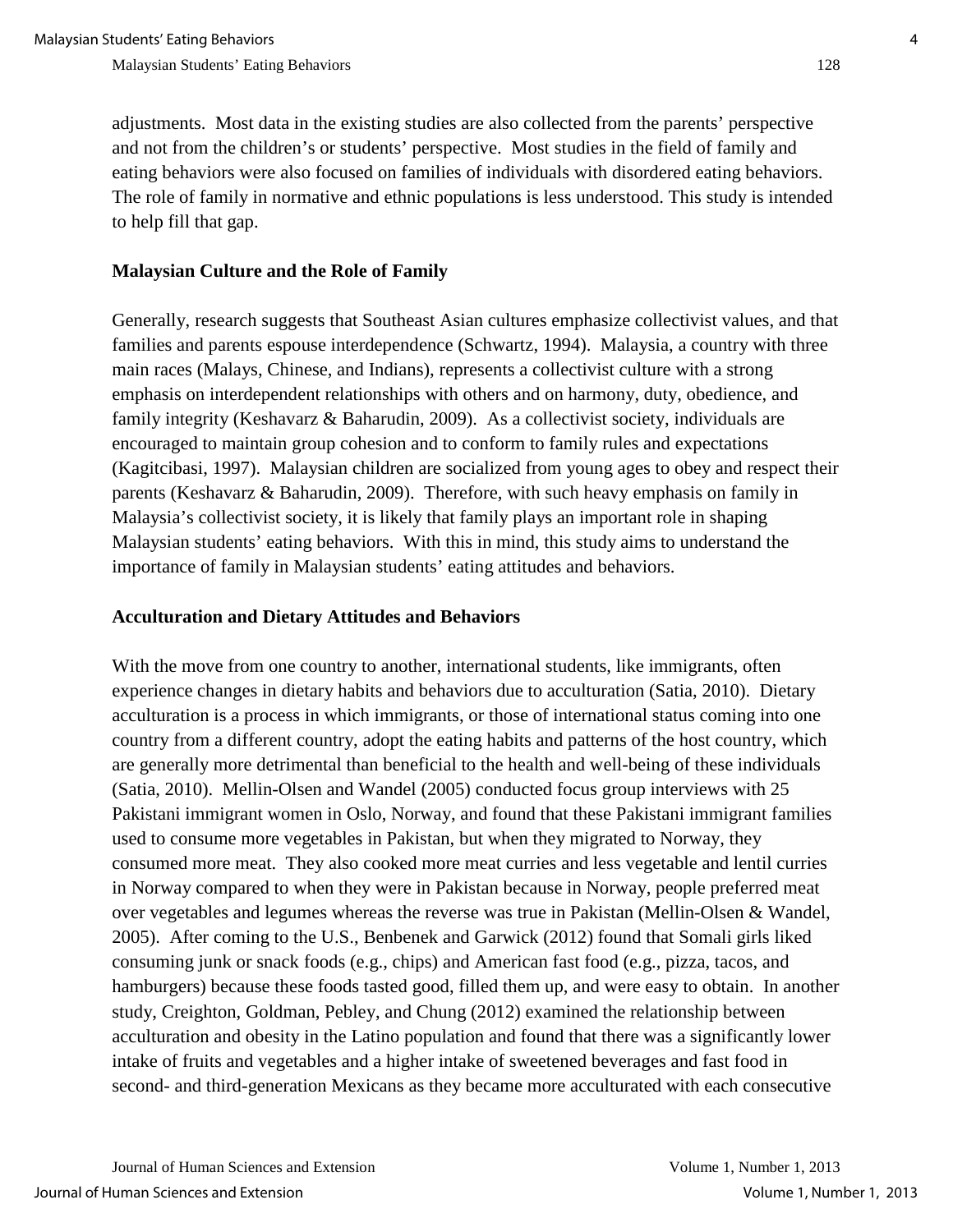generation. Although acculturation is not within the scope of this study, it is important to note that acculturation definitely plays a role in some of the formation and changes of Malaysian students' dietary behaviors in the U.S.

## **Research Questions**

The purpose of this study is to explore and understand the role of family on the eating behaviors and food choices of Malaysian international students in the U.S. through the students' perspective. There are two research questions in this study. The first research question is "Do Malaysian students think that family plays a role in their eating behaviors?" The second research question is "How do families play a role in Malaysian students' eating behaviors when they were in Malaysia and when they are in the U.S.?"

#### **Method**

A qualitative approach is taken in this study because the purpose of qualitative research is to explore, understand, and learn about a specific situation or phenomenon (Stake, 2010). The use of qualitative methodology is suitable to understand the role of family in eating and other foodrelated behaviors in a specific population—Malaysian students living away from home. Qualitative research acknowledges the existence of multiple realities based on personal experiences and utilizes data collection methods such as interviews (Stake, 2010). The use of interviews to collect data in this study allows for experiential understanding of the participants' thoughts regarding the role of family in their eating behaviors.

Social constructivism is the worldview through which this study is done. According to Creswell (2007), social constructivism is a worldview in which individuals seek meaning and understanding in their living environment, taking into account the multiple views and perspectives of individuals. The aim of this worldview is to seek participants' views and rely on their experiences as much as possible to form complex views and multiple realities (Creswell, 2007). This study aims to understand the role of family in Malaysian students' eating behaviors, as well as seek out multiple perspectives of Malaysian students on how family has a role in their food-related behaviors before and after students left their country, and thus, social constructivism is the most appropriate worldview for this study.

## **Participants**

A total of five Malaysian students from a large Midwestern university participated in this study. All students self-identified as being of Chinese descent, meaning their ancestors originated from China and migrated to Malaysia centuries ago. Participants were three females and two males who were 22 or 23 years of age. Two of the participants were undergraduates, and three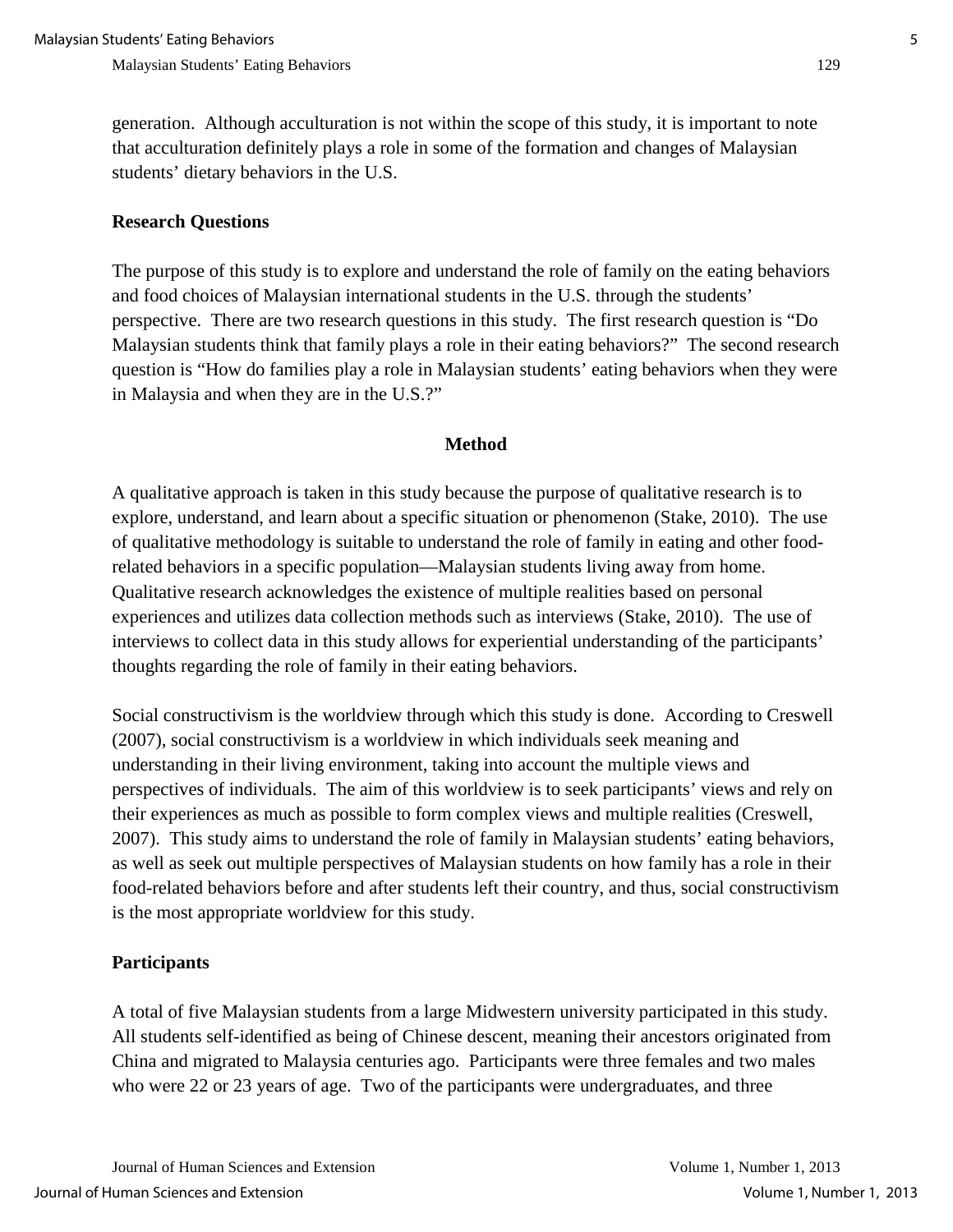participants were graduate students. Two participants have not been back to Malaysia for the past year, whereas the other 3 participants were back in Malaysia during the recent summer vacation. All participants have been in the U.S. for at least one year.

## **Interview Protocol**

A semi-structured interview protocol was developed for this study. The author's biases and expectations were noted, and caution was taken so that interview questions were not shaped by any expectations. Participants were asked an ice-breaker question, "What comes to mind when you think about family and food?" Subsequent questions were probed from the participants' answers. Questions were asked concerning participants' current eating patterns, eating patterns when they were in Malaysia, thoughts on the role of family in their food-related behaviors while they were in Malaysia and in the U.S., and thoughts on how family might have shaped their current food-related behaviors.

#### **Procedure**

A convenience sample was used in this study, and the only criterion was that participants must be international Malaysian students. All volunteered to be a part of this study when informed about it during a Malaysian Students' Association event. Each participant completed a 15- to 20 minute interview in English at a secure and quiet location on the university's campus. These interviews were audiotaped and transcribed. Interviews were identified by participants' initials.

#### **Analysis**

The transcribed interviews were analyzed using MAXqda, a qualitative data analysis software. Data were searched for data blocks that were recurring and significant regarding participants' thoughts on the role of family on their food-related behaviors. From these data blocks, codes were formed to encompass the information in each data block. Whenever possible, *in vivo* codes were used to give the study a stronger sense of the participants' perspectives. After all the codes were obtained, they were reviewed to see if any overlapping occurred. Redundant codes were removed or collapsed with other codes, and by the end of this process, a new set of codes was formed. The new codes were then grouped together to formulate six themes. Coding and analysis of the data followed an inductive approach—working from the details of participants' experiences to form bigger, broader themes.

#### **Validity**

After compiling the themes and their respective codes, the themes and codes were taken back to the participants for member checking to ensure validity. In addition, the author recognized the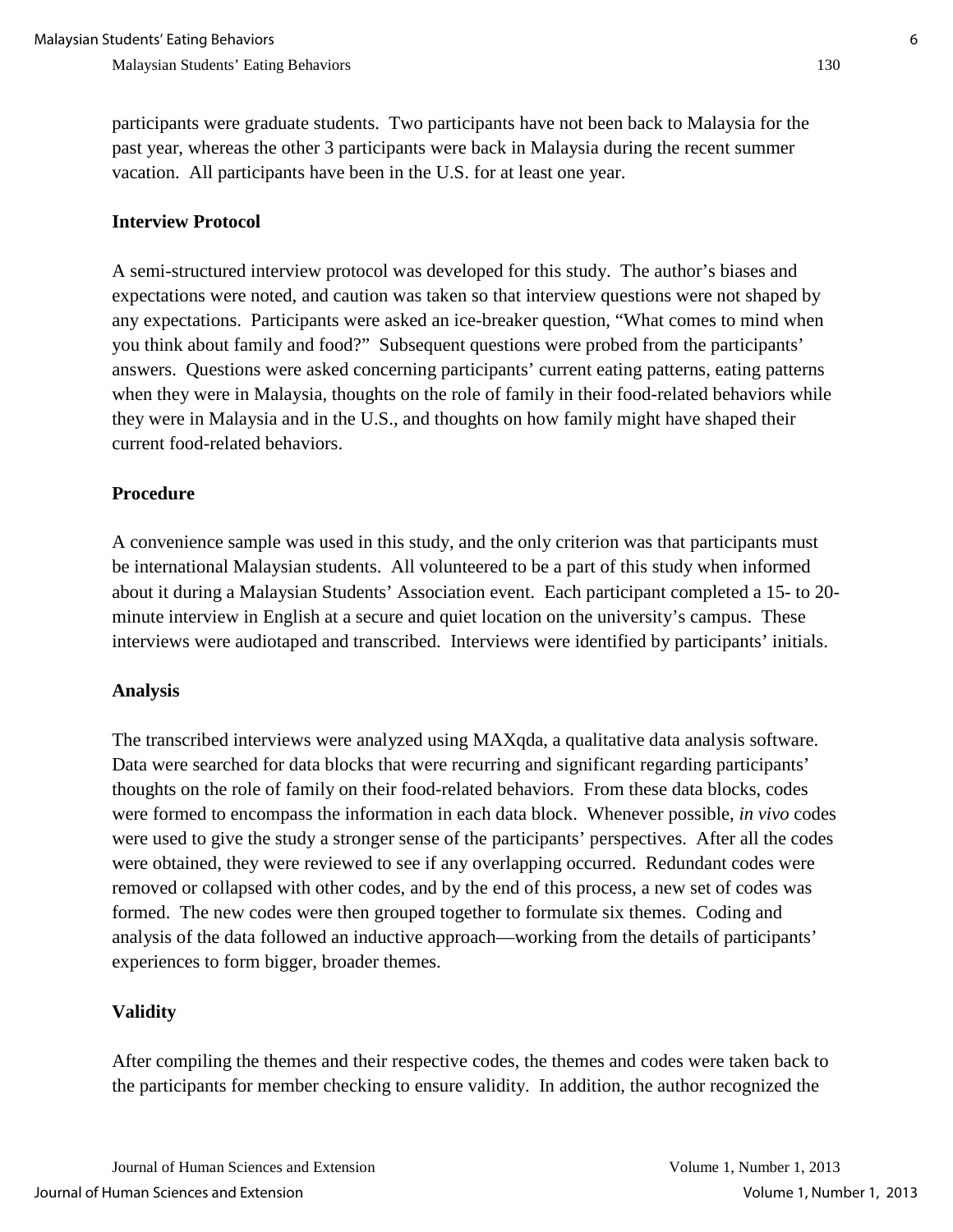potential influences of her own experiences as an international Malaysian student living in the U.S. on the interpretation of these participants' experiences, otherwise known as reflexivity. As a Malaysian student, the author related to the participants' experiences, but at the same time, acknowledged that it was important to learn from the participants. The author was careful to ensure that her experiences were not imposed on the participants during the interviews and an open mind was kept throughout data coding.

#### **Findings**

Codes developed from the interviews were categorized into seven themes: "family plays an important role," "family mealtimes," "parental preferences and decision-making," "parental advice," "conflicting and conditional practices," "lasting habits," and "culture and family history." *In vivo* codes, which were taken exactly as the participants said them, were placed in quotation marks.

#### **"Family Plays an Important Role"**

All participants reported that family plays an important role in shaping eating behaviors. One participant described how he thought family was important because most people grew up eating with family, and those early eating experiences would shape future eating behaviors:

Yeah, family plays an important role in a person's food choices...because what you have now is pretty much what you've been brought up with and exposed to. I mean, if you're brought up eating vegetables rather than an all-meat diet, you're just going to stick with that…When you were a kid, your parents got to feed you right. That way when you grow up, you will do the same thing on your own.

Another participant said that "food plays a very important role in keeping a family together, spending quality time with each other." One participant talked about how food was an "acquired taste" and said that "whatever you grew up eating, you will like." She went on to explain how some foods, which were deemed as weird by others, were normal for some who grew up eating such foods with their families:

I have never heard of peanut butter and celery in my life because they were never eaten together at home. And then I come here and people say, "Yeah, I love that because I grew up eating it." I know people who eat tomatoes with sugar, not salt. So yeah, your family has a lot of influence over what you eat because if you're introduced to it when you're young, like for me, people think Bovril is disgusting or Marmite is disgusting, but for me, I grew up eating that as a kid. I distinctly remember my grandma making it for me, so I grew up to like it even though some people think it's gross.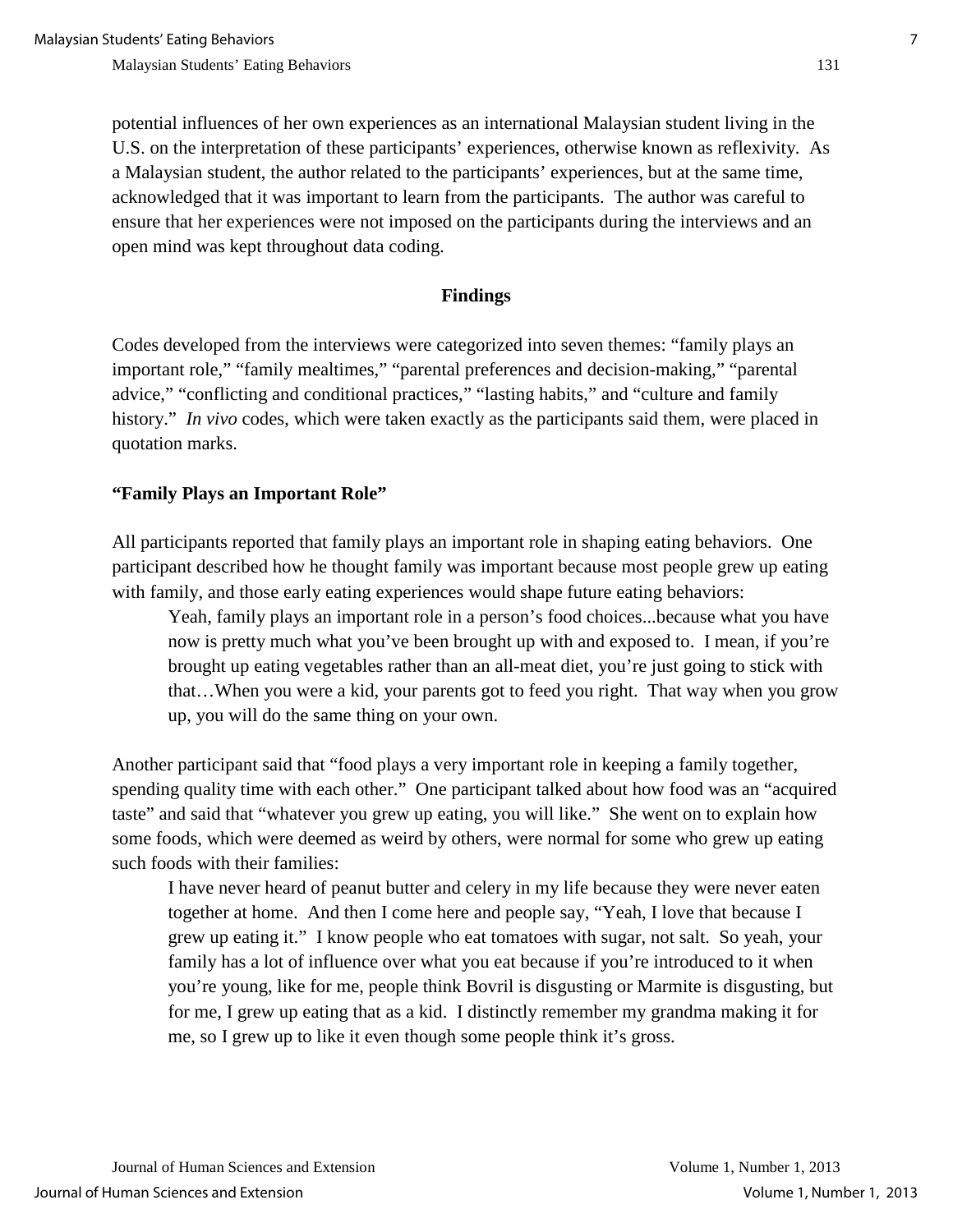## **"Family Mealtimes"**

All participants discussed the role of family mealtimes as important in shaping their current food-related behaviors, particularly emphasizing two areas of specific influence. First, respondents associated family mealtimes with healthy and well-balanced home-cooked food. Most participants said that their parents or grandparents prepared meals at home and that these meals were generally healthy. For instance, one person indicated that family meals provided a "better balanced diet with fish and meat and vegetables" and said that meals at home were more "balanced and healthy in general." Another participant mentioned that her parents are "very, very health conscious people," and so her meals at home were always healthy. Another said that her mother was a "big advocate of healthy eating" and always prepared very healthy meals at home.

Second, all but one of the participants described meals at home as a venue for family conversation and bonding. They described this as a time when they could talk about different issues and spend quality time together. One participant described a typical mealtime:

We have mealtime conversations about how our days were, how the food during the meal tasted, and sometimes, we talk about the news. I think it is kind of like a bonding session for us as a family.

Another participant talked about how her father used mealtimes to give advice on nutrition and healthy eating habits, as well as provided time for family members to ask each other about their day. She indicated:

I guess we would just talk about what we did today and what are our plans for studies. They [parents] will talk about my studies, what my sister is up to…and then my mum and dad will talk about some of their friends…or what's going on in the news…I think for my family, yeah, mealtimes are important for bonding. Because…we seem to do our own thing throughout the day, but when it's mealtimes, we have to sit down…I feel like for me, I like to sit down and find out what has been going on in their day.

While mealtimes appeared to be a mundane part of daily life, one participant indicated that in hindsight, this typical activity that included "the usual small talk" held much significance as a time for the family to bond and is something that he now appreciates.

#### **"Parental Preferences and Decision-Making"**

All participants mentioned how their parents' own food preferences and choices greatly influenced the development of their own preferences and current dietary habits. They generally thought that this influence occurred through two venues. First, their mothers generally cooked their family meals, and thus, their mothers' choices for food dictated what they would eat and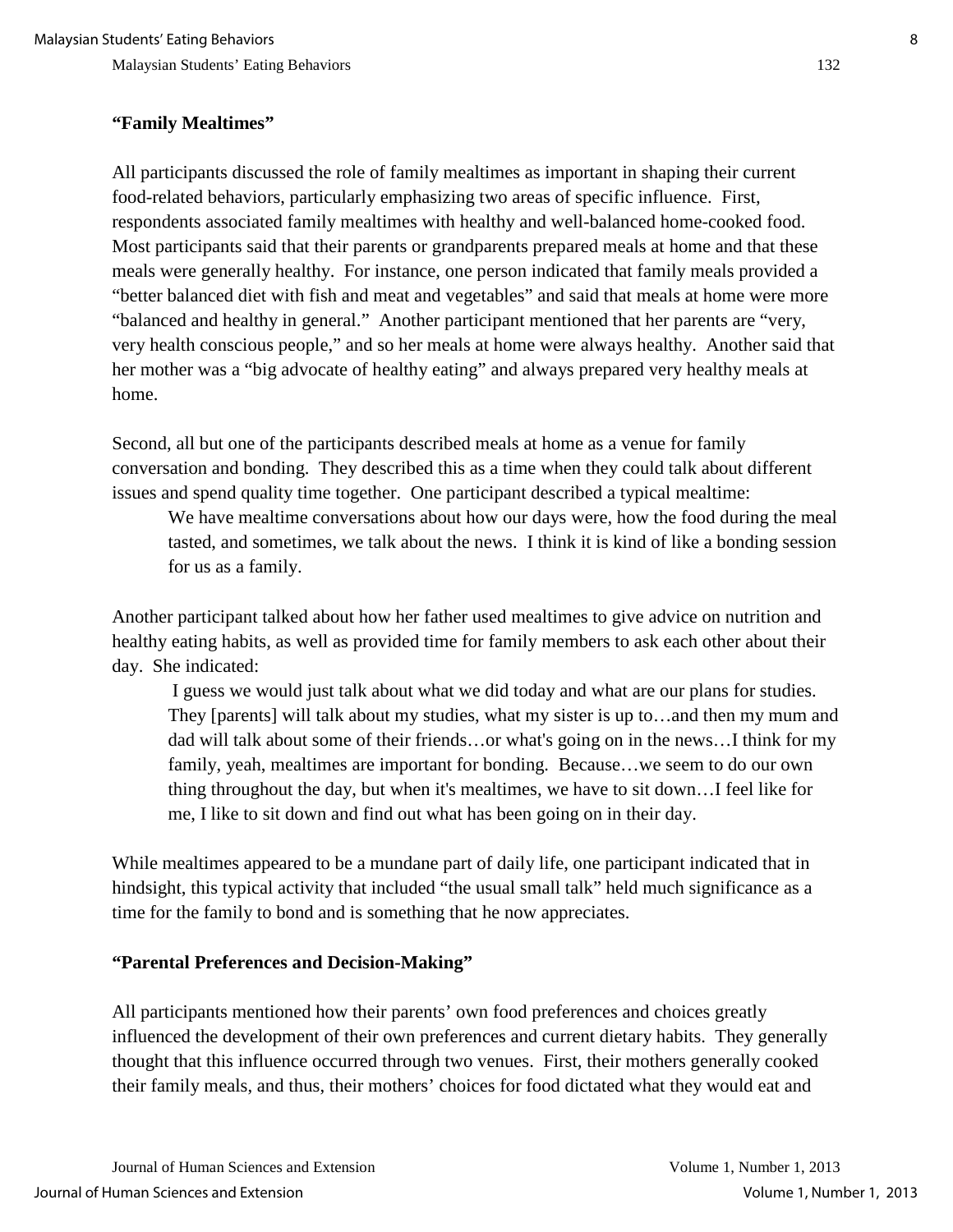consequently shaped their preferences. Often, this meant that they ate healthy foods. For instance, one participant described meals at home as healthy, "especially when mum is involved…There's always going to be fish and vegetables…and fruits." He said that his mother "pretty much dictated what we eat. She doesn't really ask us what we want to eat on that day…most of the time, we just eat whatever she cooks." Another indicated that even when her mother was busy because of her career, she would "still always have…a vegetable dish, a meat dish, and some other dish like tofu."

Similarly, their parents' choices of what food to buy (e.g., fruits versus junk food) and where to eat (e.g., home versus fast food) directly dictated the types of food to which they had access, and thus, strongly shaped their early experiences with food. For example, one participant talked about how her parents' preference for fruits meant that they often had fruits at home. Another indicated that his mother liked snacks, so he had access to snacks at home and eventually learned the same habit.

#### **"Parental Advice"**

All participants mentioned that their parents were concerned about their eating habits, especially since they came to the U.S. and gave them advice on nutrition and healthy eating both when they were in Malaysia and in the U.S. All participants' parents would often ask about their eating habits whenever they communicated via the telephone or the Internet. Parents would also give them healthy recipes so they could cook healthy meals on their own. One participant described that most of her nutritional knowledge continues to come from her mother who is a "very, very, very heavy advocate of healthy eating." She said that her mother educated her on healthy foods early on, which shaped her current habits like "choosing white bread over whole meal bread" and "brown rice is better than white rice." Another participant said that being health conscious, her parents would constantly nag at her if she did not eat breakfast or if she skipped meals. Her parents also gave her nutritional advice and said that it is important for her to have a "good, wholesome breakfast." She also said that she never developed the habit of having supper late at night because her parents advised her that "it is not good for digestion." Another participant also gets nutritional advice and knowledge from her mother who is a doctor. One participant learned recipes and nutritional values of food from watching his mother cook while he was in Malaysia.

#### **"Conflicting and Conditional Practices"**

Although certain dietary behaviors were practiced by participants when they were living at home, and participants' parents constantly gave them advice on healthy eating after they came to the U.S., participants do not always adhere to these practices and to their parents' advice. Some listened to their parents while they were living in Malaysia, but not when they came to the U.S. because their parents were no longer available to directly monitor them. One participant said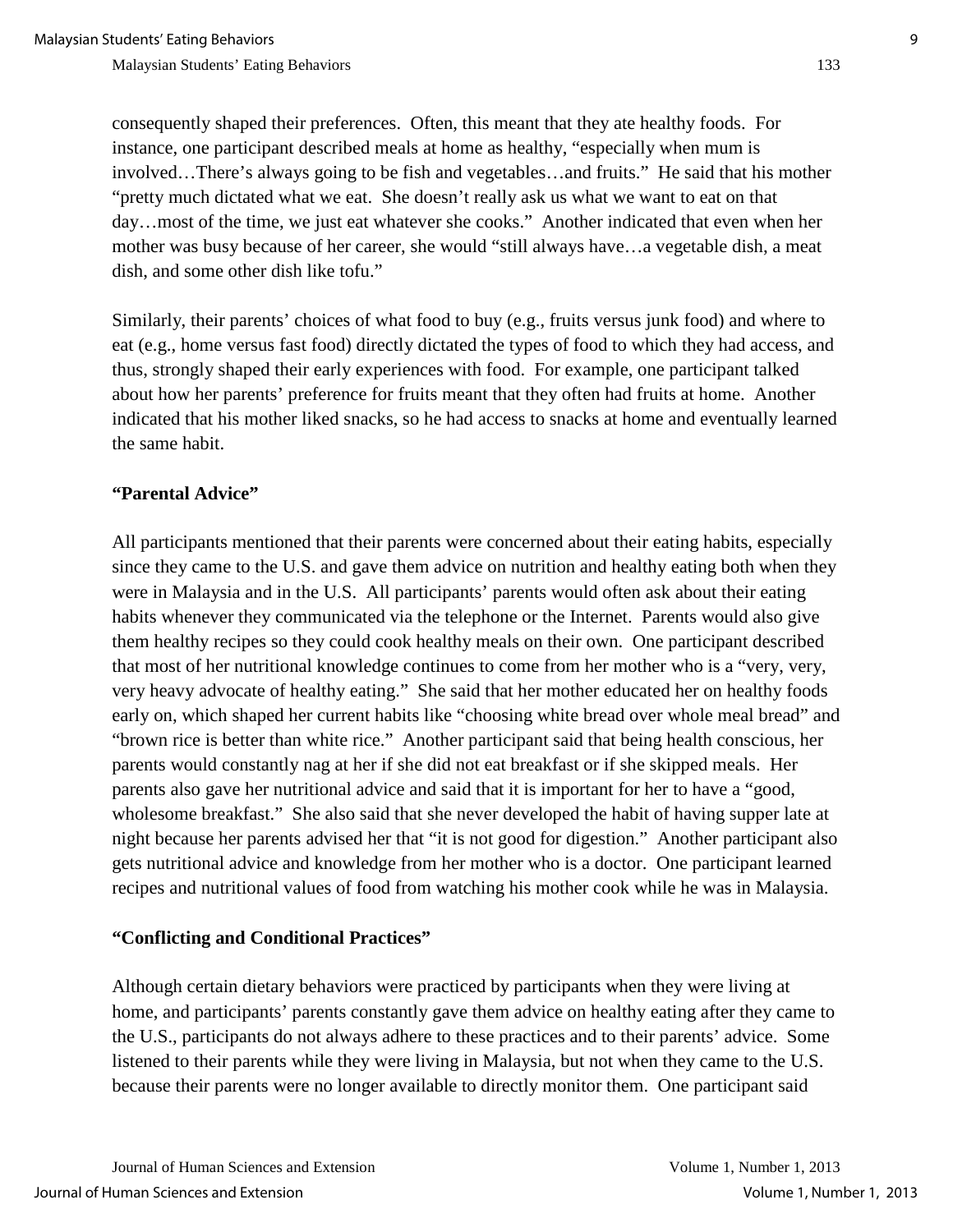that although his parents kept asking him to cook healthy soups, he hardly does so because he is too lazy to cook and is able to get away with it as his parents were not around. Another participant said that she skips breakfast when living in the U.S. because her parents were not around to nag her about it:

I don't really eat breakfast here [in the U.S.] because I can get away with it…Back there my parents will not let me skip meals. So they will cook for me. If I do not eat, they will nag until I eat it. Here, it's like no one really take care of me. No one really nag me or do anything so I can get away with it. I can skip my breakfast, I can skip my lunch, and I will just eat dinner and eat supper and get over with.

However, she also mentioned that when she gets sick, she will adhere to her parents' advice on healthy eating and consume three meals a day with a good amount of vegetables. For this participant, adherence to her parents' advice and to the healthy dietary practices she had when in Malaysia was conditional according to her health status. Another participant also said that since he came to the U.S., he had to get his own groceries, which allowed him to purchase whatever food he wants:

Since I came here, I'm all by myself. I go to the grocery store and just get whatever I want, and there is no one looking after me. Since I have the freedom to get whatever and eat whatever I want, that kind of changed some of the food that I eat. I eat more meat compared to vegetables, and I buy more junk food, so my junk food consumption slightly increased.

Two participants mentioned that they would make sure their parents' advice was valid before accepting it. Although in general, they listened to and followed their parents' healthy eating advice, they did their own research on food and nutrition as well to make sure that the advice was valid. One participant talked about how she would do her own research about food by reading books and looking for information on the internet, saying that she would "go online or read books" to educate herself in addition to listening to her mother's advice on healthy eating. Another participant also talked about how she adhered to her mother's advice on healthy eating only if it was valid. She gave an example of a time when she decided to be a vegetarian despite her mother's advice against doing so due to the fear that she would not get enough nutrients by not consuming meat. For this participant, she knew being a vegetarian was healthy and so she became one even though her mother thought it was not healthy for her.

#### **"Lasting Habits"**

All participants also talked about how certain food habits, preferences, or choices stayed with them from young until the present. These lasting food behaviors consisted of having certain mealtime habits and certain food-related attitudes that they practiced. Some participants mentioned that some factors of their mealtimes remained the same after coming to the U.S.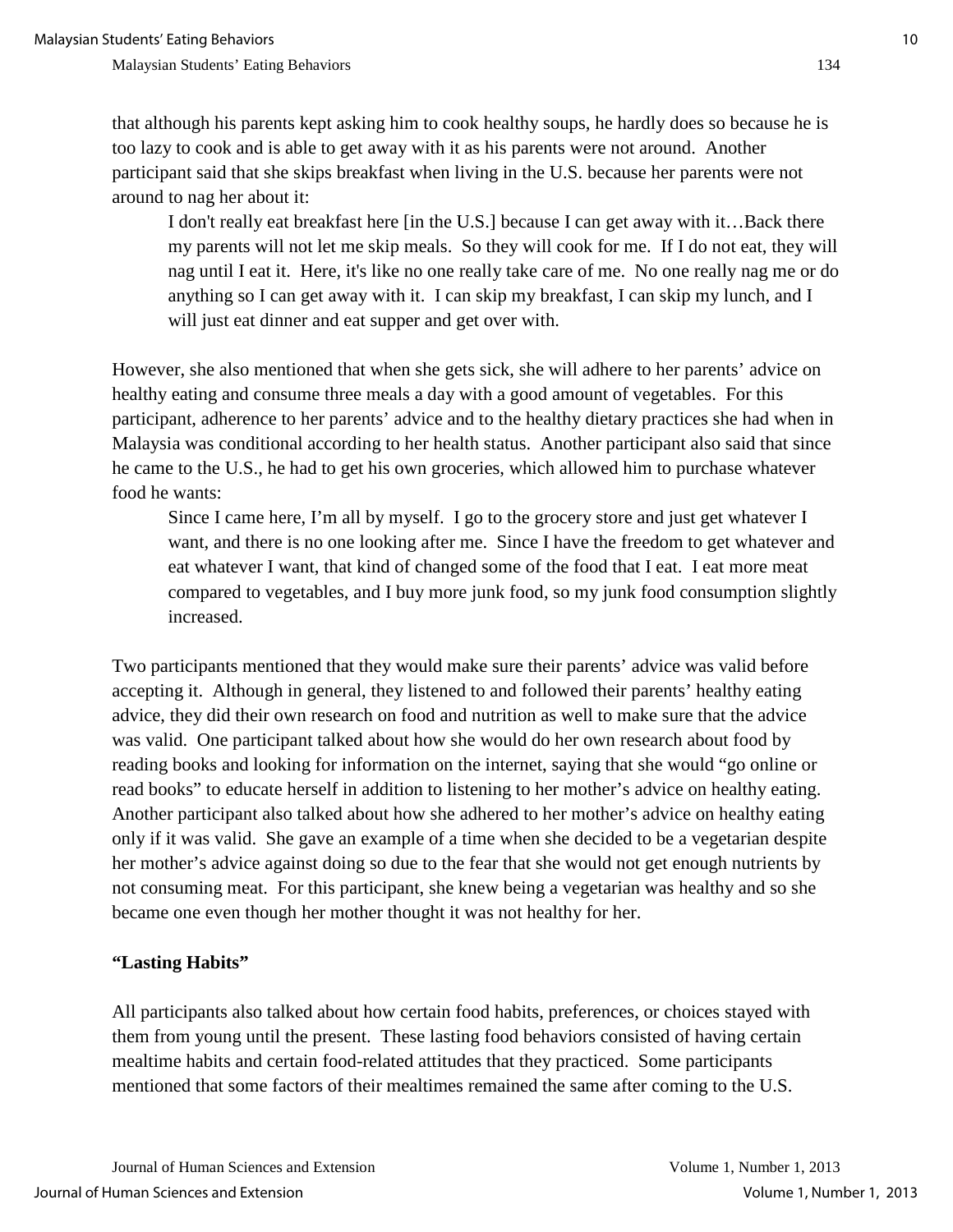During the winter months in the U.S., two participants said that their dinner times would get "thrown off schedule" because it got darker earlier, and they grew up eating dinner when the sky got dark. Participants also mentioned the number of meals that they consumed were the same in Malaysia and in the U.S. Participants who do not usually consume breakfast in Malaysia still do not do so in the U.S. One participant who grew up never skipping breakfast and always had his three meals a day continued to do so in the U.S. Another participant mentioned that he has to have fruits every day, "especially oranges" and he "feels uncomfortable not having fruits." Yet another participant mentioned that she has to eat vegetables and meat with every meal and fruits every day because she "grew up thinking that fruits and vegetables are good," and it has become "a part of what I eat every day."

All participants mentioned certain eating behaviors that their families instilled in them which persist until today. One participant mentioned that when he was young, he used to be a messy eater and did not like eating fish and vegetables. His parents nagged him about his behaviors, and he started to eat fish and vegetables and became a less messy eater. For most participants, they were taught by their parents not to waste food, and they would "feel very guilty" if they did so. These participants' families often talked about finishing food on their plate, and as one participant said, food should not be wasted "because it's food. If it's on your plate, then you should eat it." Another participant also said growing up, his mother did not allow him to eat a lot of sweets and candies, so he does not consume a lot of sweet foods now. Yet another participant mentioned that growing up with her mother as a healthy eating advocate, she now continues to practice healthy eating habits like not consuming "fried food," and having "white meat instead of red meat, lean meat instead of fatty."

#### "**Culture and Family History"**

The culture within the participants' families and the participants' family histories play an important role in their eating behaviors. Coming from a frugal Chinese background, one participant had parents who believed in eating three moderate meals a day without overeating or overindulging. She said that her father has a Chinese saying about eating just enough to feel full and happy and this influenced her to consume meals in smaller portions. She also mentioned that since she grew up in an Asian family and country, she prefers Asian food compared to any other type of food. Another participant also mentioned that growing up in a tropical country with Chinese beliefs, his mother would always encourage him to drink a lot of water and not to eat too much fried foods as they were "heaty for the body," which could lead to illness. For another participant, her Chinese family encourages eating in abundance. For this participant, the paternal side of her family believed that "having a lot of rice in the kitchen" or having an abundance to eat is equivalent to being prosperous. As a result of this Chinese belief, she has family members who had a string of health problems, which resulted in her adherence to the healthy eating habits that her maternal family practices: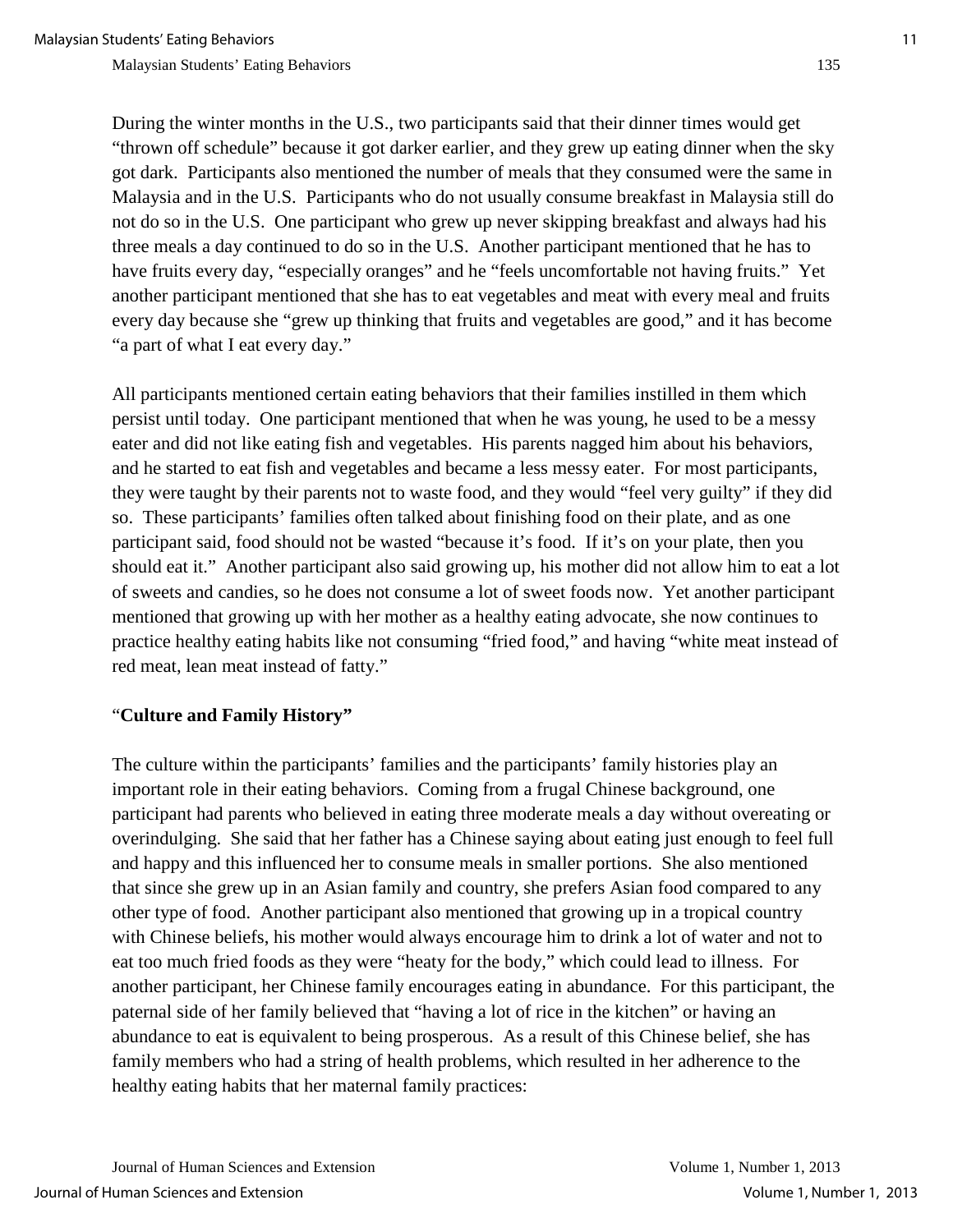My grandparents died because they chose the wrong food. Because they chose the wrong food, they had diabetes, they had high cholesterol. He [grandfather] used to have 3 rounds of breakfast, lunch, tea time, and then dinner. He probably has 2 dinners. So he enjoys eating a lot, but that was what killed him. Same goes to my grandmother…High cholesterol…killed her as well…My mum's side of the family is very healthy. None of her brothers or sisters has any sickness of that kind...they don't eat unhealthy food at all. And they eat in very moderate portions. My dad's side of the family, they eat in huge portions because in Chinese belief, if you have a lot to eat, you are prosperous…And if you don't have enough to eat, people would say, "Why don't you feed your kids enough?"

However, she mentioned that recently her father suffered a stroke due to his fondness for foods like fatty pork, and this encouraged her father to start changing his eating habits. She also mentioned how her grandmother used to cook for her family before she got sick and how those foods were unhealthy. However, due to the Chinese customary belief in her family, her mother could not directly take over the job of cooking for the family. Instead, her mother assisted her grandmother in her cooking and gave subtle hints for healthier cooking:

I think my mum could not just take over the title of the chef at home because in that kind of Asian culture, being a woman and being able to take charge of the kitchen is very important role in the family. So it's like an honorary title thing that you can't just take away that chef title from your mother-in-law. So my mum just let it be. But a lot of times she would tell my grandma, "Oh maybe you can put less salt."

In this way, family culture influenced the food that this participant consumed during the earlier years of life when her grandmother was still cooking for the family. However, after her grandmother was too sick to cook, her mother took over the cooking, and she started to consume healthier foods and has continued doing so.

## **Discussion**

This goal of this study was to explore the experiences of Malaysian college students in the U.S., particularly their dietary behaviors and preferences and their perceptions regarding the role of their families in their current food-related behaviors and attitudes. Findings highlight the prime role of family in these domains, as well as the importance that individuals ascribe to family for their current behaviors and well-being. Consistent with earlier research (Branen & Fletcher, 1999; Deshpande, Basil, & Basil, 2009), participants generally agreed that their early experiences with their families were integral in the formation of lasting eating habits and preferences, and that family's influence continued into the present time. Participants viewed this influence as having occurred via multiple means, for instance, by modeling certain behaviors (e.g., snacking, not eating fast food), by directly controlling their access to foods (e.g., food that parents brought home), and through direct teaching and advice.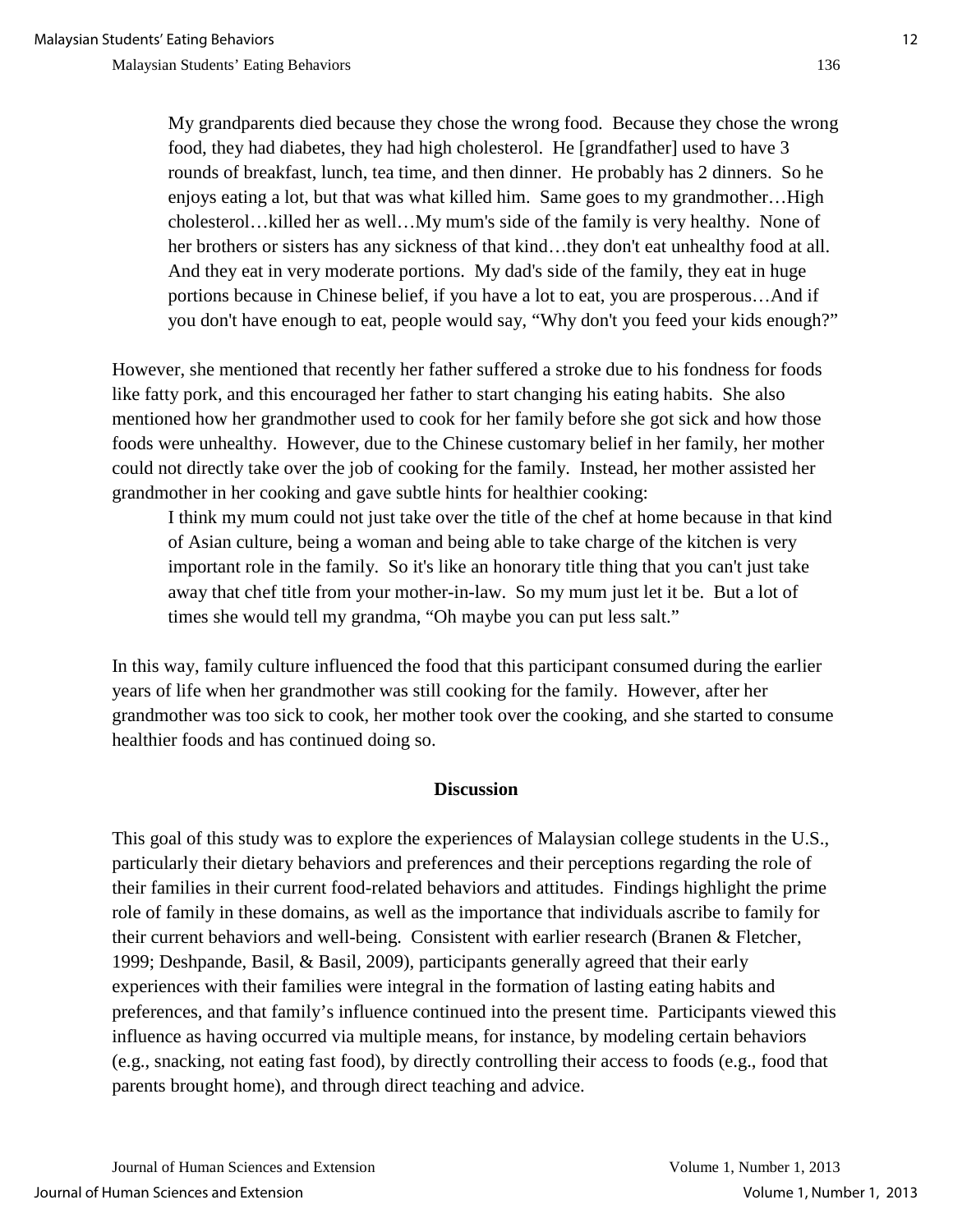Findings also suggest that cultural background and family history played a role in the development of food choices and behaviors. Indeed, the development of food preference and dietary habits occurs within multiple contexts, with research having specifically focused on the role of family. However, individuals and families live within broader social contexts, which include cultural background and beliefs, all of which can greatly impact one's view of food (Dube & Stanton, 2010; Miller & Thoresen, 2003). Participants indicated how these beliefs shaped their parents' and families' practices around food and touched on the implications of these beliefs on health—an area of research that scholars have suggested is important to examine (Miller & Thoresen, 2003).

In the context of Malaysian culture, the role of family and familial interdependence is heavily emphasized (Keshavarz & Baharudin, 2009). This theme is emergent in the current study, with participants continuing to be open to parental advice and attributing significant influence of parents on current behavior. Nonetheless, the interviews also highlight diversity among participants' perceptions and experiences. Families who embraced different aspects of the Chinese culture, for example, engaged in different eating patterns at home, thus, influencing participants' later eating behaviors. Family illness, as well as family history of healthy eating practices, also influenced participants' eating behaviors. The prevalence of heart disease in one participant's family made her realize that she wanted to practice healthy eating habits. Families who had been health conscious for generations also increased students' nutritional knowledge and shaped their healthy eating behaviors.

The interviews also suggest that the impact of family is strong, but that the individuals were not simply passive recipients of information or influence. Interviewees noted that despite the strongly interdependent and family-oriented nature of their relationships, their own role in either accepting or rejecting parental influence was also important. In part because of distance, participants often listened to advice from parents; however, depending on their own beliefs or circumstance, sometimes followed or did not follow advice and direct teaching. This led to participants sometimes engaging in dietary practices which conflicted with their parents' advice and influence or were conditional upon the situation or their own knowledge and beliefs. It is also important to note that some of these changes in dietary practices might be due to acculturation as noted by the literature (Benbenek & Garwick, 2011; Creighton et al., 2012; Mellin-Olsen & Wandel, 2005; Satia, 2010) and should be taken into consideration in future studies.

#### **Implications and Limitations**

In summary, analysis of the qualitative interviews suggests the following. First, participants viewed family as having played a crucial role in the development of their current dietary preferences and behaviors. Second, this influence happened in multiple ways–through modeling,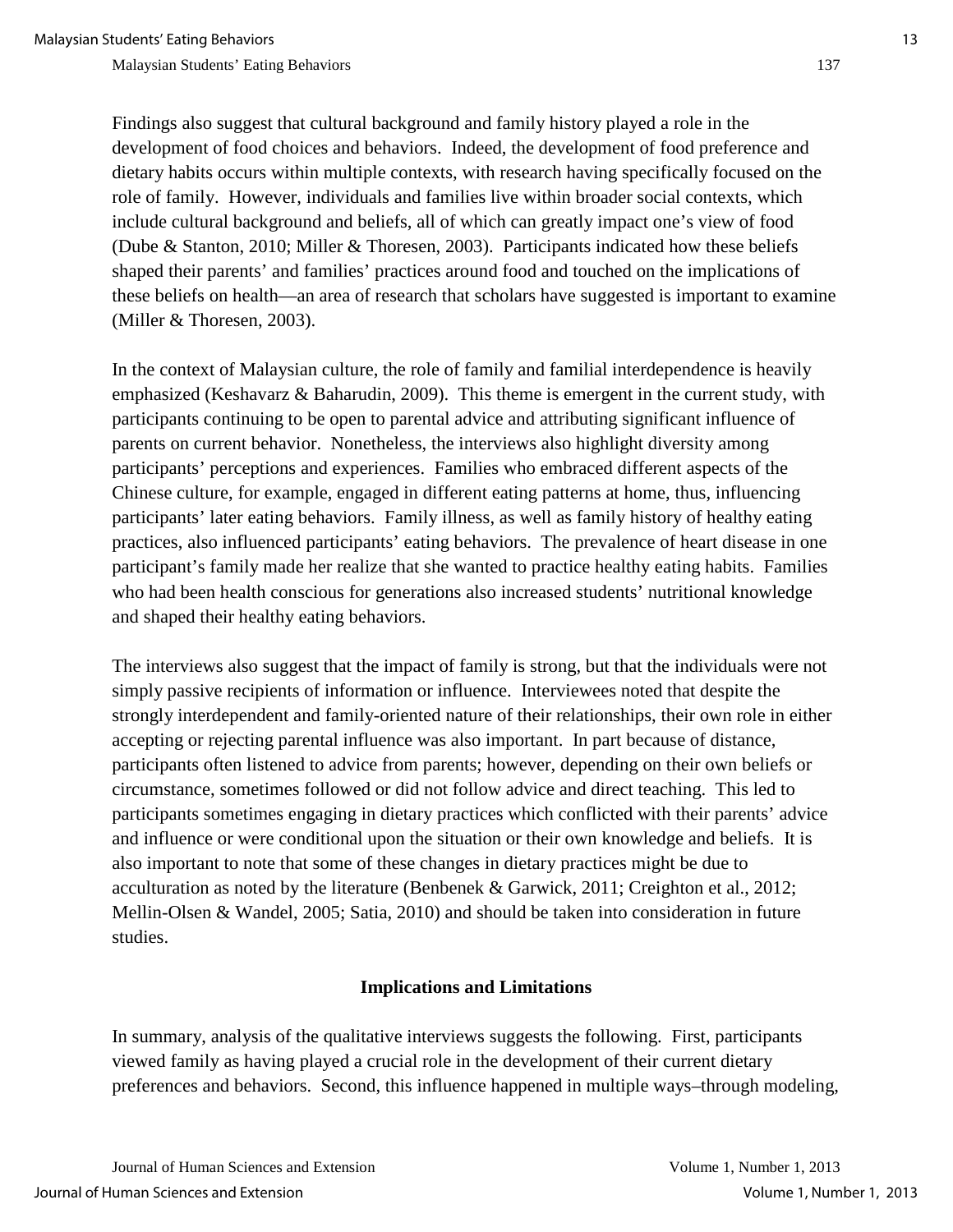participating in family meals, and others. Third, family meals and food-related experience represented multiple meanings for participants. Fourth, cultural background heavily impacted current dietary behaviors. Fifth, although family and culture heavily impacted the dietary behaviors of the participants, they also experienced dietary changes after coming to the U.S. due to their own beliefs and the circumstances of being away from home. These findings shed light on our current understanding of the role of family in dietary development of young adults, particularly for international students who bring with them their own set of cultural beliefs and early experiences.

As the number of international students grows in American colleges and universities, it is important to understand various aspects of their health and well-being, particularly given their elevated risk for stress and challenges (Mori, 2000). Understanding the role of family and cultural background on their general health and their eating behaviors can contribute greatly to better responding to their needs to ensure well-being. For example, understanding that Malaysian students continue to look to parents for guidance, even while in their college years and living away from family, could suggest that programs directed towards this population should involve family. It is also important to note that although family plays a considerable role in Malaysian students' eating behaviors, some students did not always follow their parents' advice on making healthy food decisions after coming to the U.S. Future studies should be conducted to investigate the reasons for international students' changes and conditional shifts in dietary practices from parental advice and influence. One area that could be looked into is dietary acculturation, as noted by Satia (2010), in order to understand how acculturation might influence the dietary behaviors of international college students that were developed earlier in life through family and cultural influence. Future studies should also look at international student health by incorporating multiple influences like family, health professionals, and universities to produce an interdisciplinary study.

Taking into consideration the generally stressful lifestyle of college students and the importance of family and familial contexts for Malaysian and possibly other international students in their dietary and lifestyle attitudes and behaviors, universities should step in to promote healthy lifestyle behaviors, especially for students who do not have families in near proximity. According to the Healthy Campus 2010 report by the American College Health Association (2002), dietary practices are linked to the overall health and well-being of college students. Therefore, it would be beneficial for universities to provide family-type resources or serve as family replacements to the best of their abilities in order to continue the promotion of healthier dietary practices that these students' received from their families. Kwan et al. (2010) found that a number of students in a Canadian university reported that they did not receive any health information from the university regarding physical activity, fitness, and dietary/nutritional behaviors. The students also found health information from health center staff, health educators, and faculty/coursework to be the most believable. This shows that university staff should take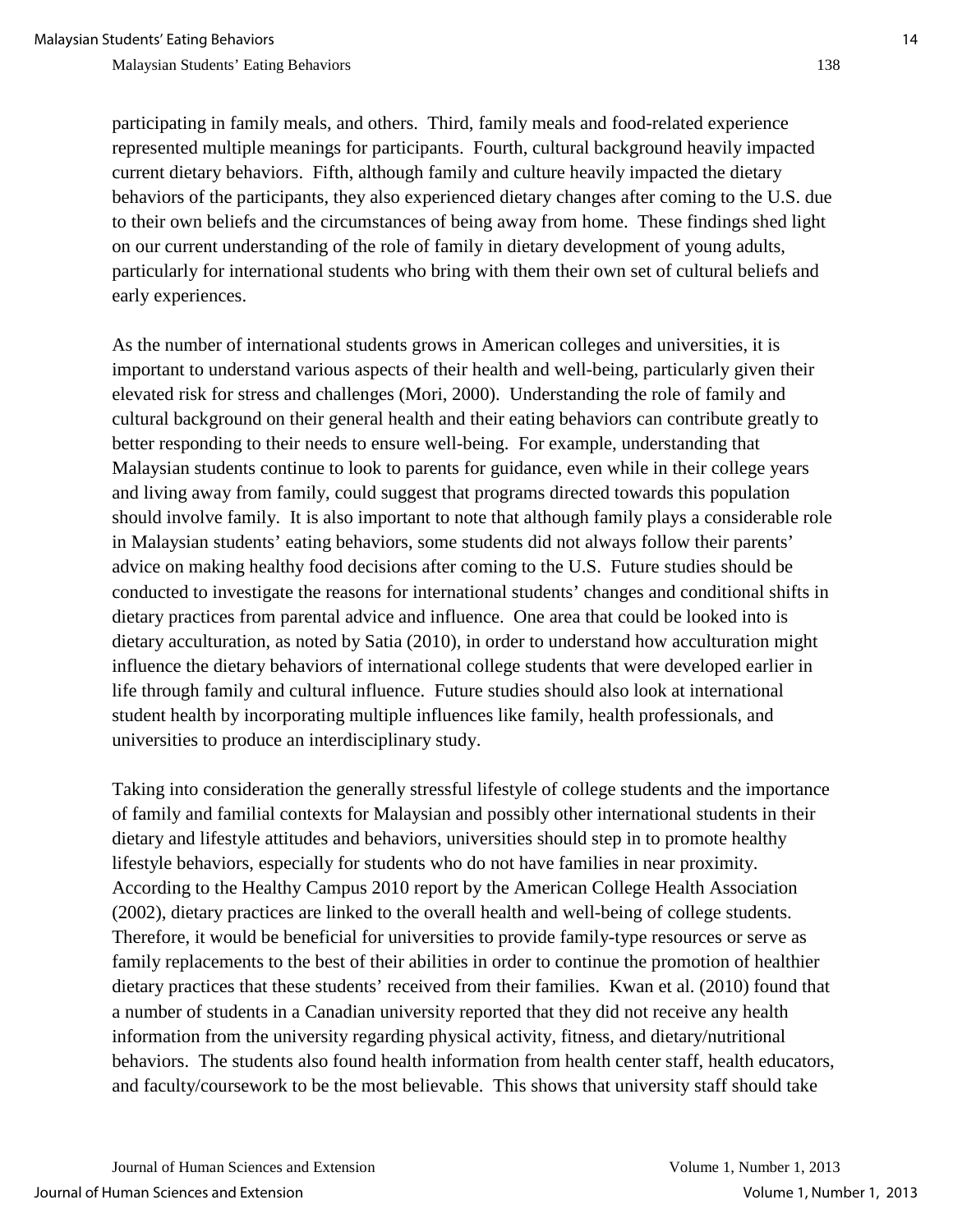additional measures to promote healthy eating and fitness behaviors to the student population. Brown et al. (2010) found that eating together was a way for international students to construct and maintain social relationships, as well as to communicate national distinctiveness. In light of this, university food events can be organized to bring students together to promote healthy eating and togetherness. Campus student organizations, especially cultural organizations, can bring people of similar and different backgrounds together to meet and participate in frequent gettogethers where they can eat and share food with one another in a social, and somewhat familial, setting. These students can also help one another keep track of dietary practices in place of their family members who are not around to do so. Departments within universities that take charge of matters related to international students can also arrange for students to have host families, as they can be a great source of resources and support and could be particularly beneficial to international students who do not have family with them in the country.

Limitations of this study should be considered in interpreting the results. In-depth qualitative interviews were used to gain a deeper understanding of Malaysian students' experiences and views regarding the role of family in their current dietary behaviors, attitudes, and habits. The use of interviews allowed for experiential understanding and the exploration of a relatively unstudied population and issue. Nonetheless, the study is purely self-report of previously experienced phenomena. Accuracy of memory, bias in reporting, or even control of what to selfdisclose are issues that may have entered into the process. Furthermore, the small sample size and self-selection limit the generalizability of the findings. Despite these limitations, the study corroborates earlier research on the role of family in the development of dietary behaviors and habits and provides preliminary information on the experiences, beliefs, and attitudes of Malaysian college students in the U.S.

#### **References**

- American College Health Association. (2002). *Healthy campus 2010*. Available at http://www.acha.org/topics/hc2010.cfm
- Andaya, A. A., Arredondo, E. M., Alcaraz, J. E., Lindsay, S. P., & Elder, J. P. (2011). The association between family meals, TV viewing during meals, and fruit, vegetables, soda and chips intake among Latino children. *Journal of Nutrition Education and Behavior*, *43*(5), 308–315. doi:10.1016/j.jneb.2009.11.005
- Benbenek, M. M., & Garwick, A. W. (2012). Enablers and barriers to dietary practices contributing to bone health among early adolescent Somali girls living in Minnesota. *Journal for Specialists in Pediatric Nursing*, *17*(3), 205–214. doi:10.1111/j.1744- 6155.2012.00334.x
- Berge, J. M., MacLehose, R. F., Loth, K. A., Eisenberg, M. E., Fulkerson, J. A., & Neumark-Sztainer, D. (2012). Family meals. Associations with weight and eating behaviors among mothers and fathers. *Appetite*, *58*(3), 1128–1135. doi:10.1016/j.appet.2012.03.008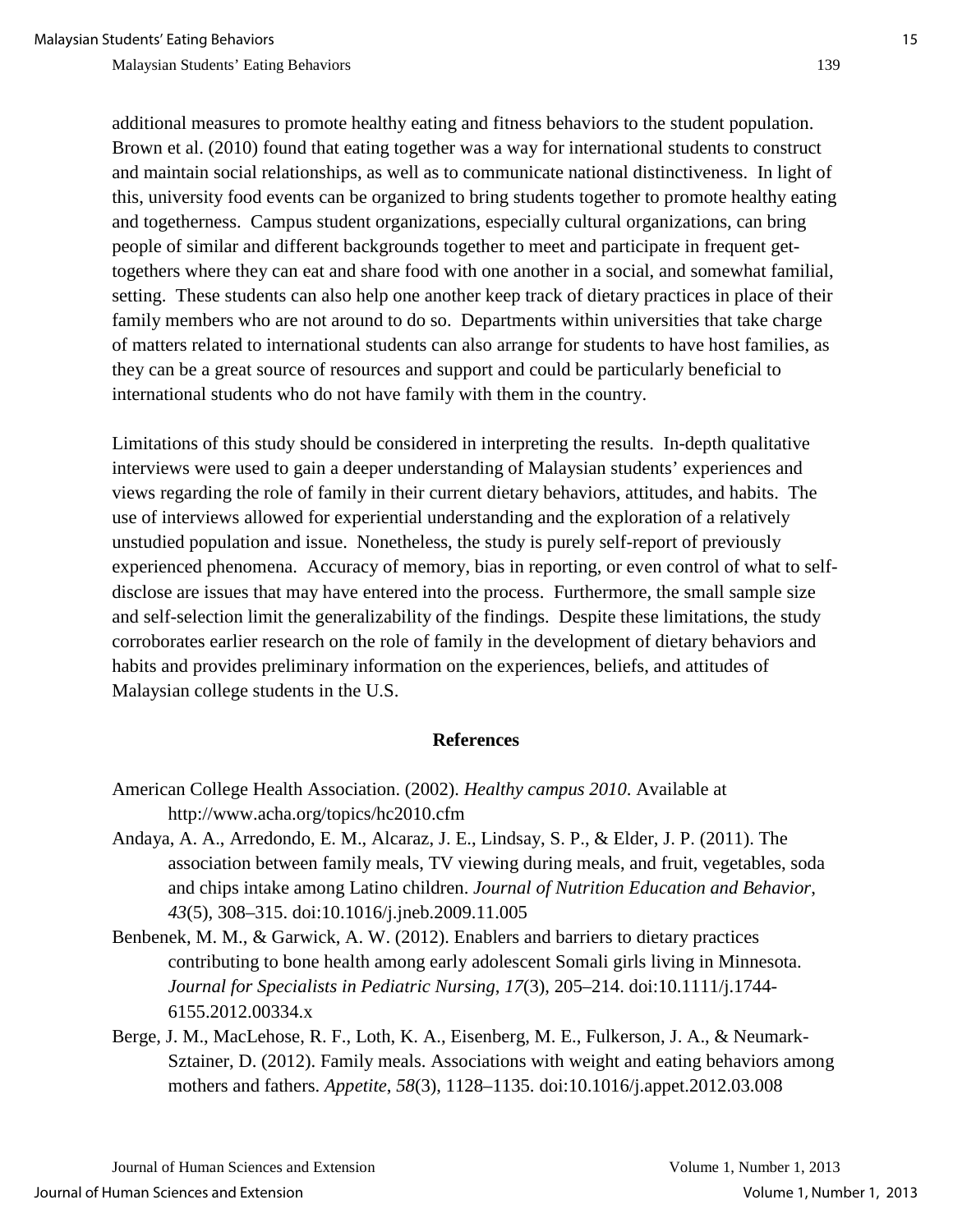- Branen, L., & Fletcher, J. (1999). Comparison of college students' current eating habits and recollections of their childhood food practices. *Journal of Nutrition Education*, *31*(6), 304–310. doi:10.1016/S0022-3182(99)70483-8
- Brown, L., Edwards, J., & Hartwell, H. (2010). A taste of the unfamiliar. Understanding the meanings attached to food by international postgraduate students in England. *Appetite*, *54*(1), 202–207. doi:10.1016/j.appet.2009.11.001
- Burgess-Champoux, T. L., Larson, N., Neumark-Sztainer, D., Hannan, P. J., & Story, M. (2009). Are family meal patterns associated with overall diet quality during the transition from early to middle adolescence? *Journal of Nutrition Education and Behavior*, *41*(2), 79–86. doi:10.1016/j.jneb.2008.03.113
- Campbell, K. J., Crawford, D. A., & Ball, K. (2006). Family food environment and dietary behaviors likely to promote fatness in 5-6 year-old children. *International Journal of Obesity*, *30*, 1272–1280. doi:10.1038/sj.ijo.0803266
- Creighton, M. J., Goldman, N., Pebley, A. R., & Chung, C. Y. (2012). Durational and generational differences in Mexican immigrant obesity: Is acculturation the explanation? *Social Science & Medicine*, *75*(2), 300–310. doi:10.1016/j.socscimed.2012.03.013
- Creswell, J. W. (2007). *Qualitative inquiry and research design: Choosing among five approaches* (2nd ed.). Thousand Oaks, CA: Sage Publications.
- Davy, S. R., Benes, B. A., & Driskell, J. A. (2006). Sex differences in dieting trends, eating habits, and nutrition beliefs of a group of Midwestern college students. *Journal of American Dietetic Association*, *106*(10), 1673–1677. doi:10.1016/j.jada.2006.07.017
- Deshpande, S., Basil, M. D., & Basil, D. Z. (2009). Factors influencing healthy eating habits among college students: An application of the health belief model. *Health Marketing Quarterly*, *26*(2), 145–164. doi:10.1080/07359680802619834
- Dube, A. R., & Stanton, C. A. (2010). The social context of dietary behaviors: The role of relationships and support on dietary fat and fiber intake. In F. De Meester, S. Zibadi, & R. R. Watson (Eds.), *Modern dietary fat intakes in disease promotion* (pp. 31-42). New York, NY: Humana Press. doi:10.1007/978-1-60327-571-2\_2
- Francis, L. A., & Birch, L. L. (2005). Maternal influences on daughter's restrained eating behavior. *Health Psychology*, *24*(6), 548–554. doi:10.1037/0278-6133.24.6.548
- Franko, D. L., Thompson, D., Bauserman, R., Affenito, S. G., & Striegel-Moore, R. H. (2008). What's love got to do with it? Family cohesion and healthy eating behaviors in adolescent girls. *International Journal of Eating Disorders*, *41*(4), 360–367. doi:10.1002/eat.20517
- Fruh, S. M., Fulkerson, J. A., Kendrick, L. A. J., & Clanton, C. (2011). The surprising benefits of the family meal. *The Journal for Nurse Practitioners*, *7*(1), 18–22. doi:10.1016/j.nurpra.2010.04.017
- Gross, S. M., Pollock, E. D., & Braun, B. (2010). Family influence: Key to fruit and vegetable consumption among fourth- and fifth-grade students. *Journal of Nutrition Education and Behavior*, *42*(4), 235–241. doi:10.1016/j.jneb.2009.05.007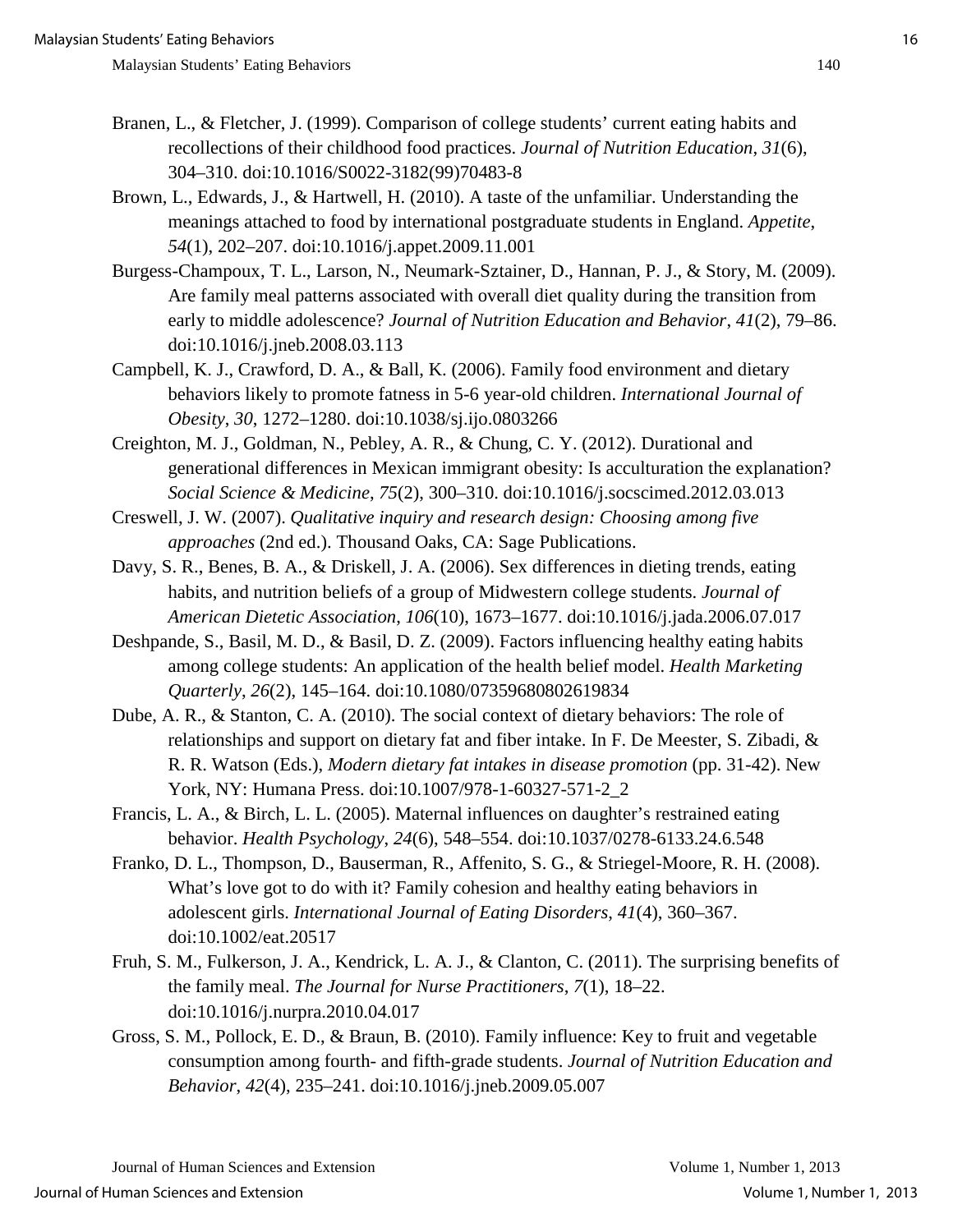- Jackson, R. A., Berry, T. R., & Kennedy, M. D. (2009). The relationship between lifestyle and campus eating behaviours in male and female university students. *College Student Journal*, *43*(3), 860–871.
- Kagitcibasi, C. (1997). Individualism and collectivism. In J. W. Berry, M. H. Segall, & C. Kagitcibasi (Eds.), *Handbook of cross-cultural psychology* (Vol. 3, pp. 1–51). Needham Heights, MA: Allyn & Bacon.
- Keshavarz, S., & Baharudin, R. (2009). Parenting style in a collectivist culture of Malaysia.  *European Journal of Social Sciences*, *10*, 66–73.
- Kwan, M. Y. W., Arbour-Nicitopoulos, K. P., Lowe, D., Taman, S., & Faulkner, G. E. J. (2010). Student reception, sources, and believability of health-related information. *Journal of American College Health*, *58*(6), 555–562. doi:10.1080/07448481003705925
- Larson, N., & Story, M. (2010). Family meal patterns and eating in children and adolescents. In L. Dube, A. Bechara, A. Dagher, A. Drewnowski, J. LeBel, P. James, & R. Y. Yada (Eds.), *Obesity prevention: The role of brain and society on individual behavior* (pp. 605–616). Burlington, MA: Academic Press.
- Lorentzen, V., Dyeremose, V., & Larsen, B. H. (2011). Severely overweight children and dietary changes–a family perspective. *Journal of Advanced Nursing*, *68*(4), 878–887. doi:10.1111/j.1365-2648.2011.05791.x
- Marshall, S., Golley, R., & Hendrie, G. (2011). Expanding the understanding of how parenting influences the dietary intake and weight status of children: A cross-sectional study. *Nutrition & Dietetics*, *68*(2), 127–133. doi:10.1111/j.1747-0080.2011.01512.x
- Mellin-Olsen, T., & Wandel, M. (2005). Changes in food habits among Pakistani immigrant women in Oslo, Norway. *Ethnicity and Health*, *10*(4), 311–339. doi:10.1080/13557850500145238
- Miller, W. R., & Thoresen, C. E. (2003). Spirituality, religion, and health: An emerging research field. *American Psychologist, 58*(1), 24–35. doi:10.1037/0003-066X.58.1.24
- Mori, S. (2000). Addressing the mental health concerns of international students. *Journal of Counseling & Development*, *78*(2), 137–144. doi:10.1002/j.1556-6676.2000.tb02571.x
- Open Doors Institute of International Education. (2011). *2011 fast facts: International students in the US*. Available at http://www.iie.org/en/Research-and-Publications/~/media/Files/Corporate/Open-Doors/Fast-Facts/Fast%20Facts%202011.ashx
- Pan, Y., Dixon, Z., Himburg, S., & Huffman, F. (1999). Asian students change their eating patterns after living in the United States. *Journal of the American Dietetic Association*,  *99*(1), 54–57. doi:10.1016/S0002-8223(99)00016-4
- Perez-Cueto, F., Verbeke, W., Lachat, C., & Winter, A. M. R. (2009). Changes in dietary habits following temporal migration. The case of international students in Belgium. *Appetite*, *52*(1), 83–88. doi:10.1016/j.appet.2008.08.005